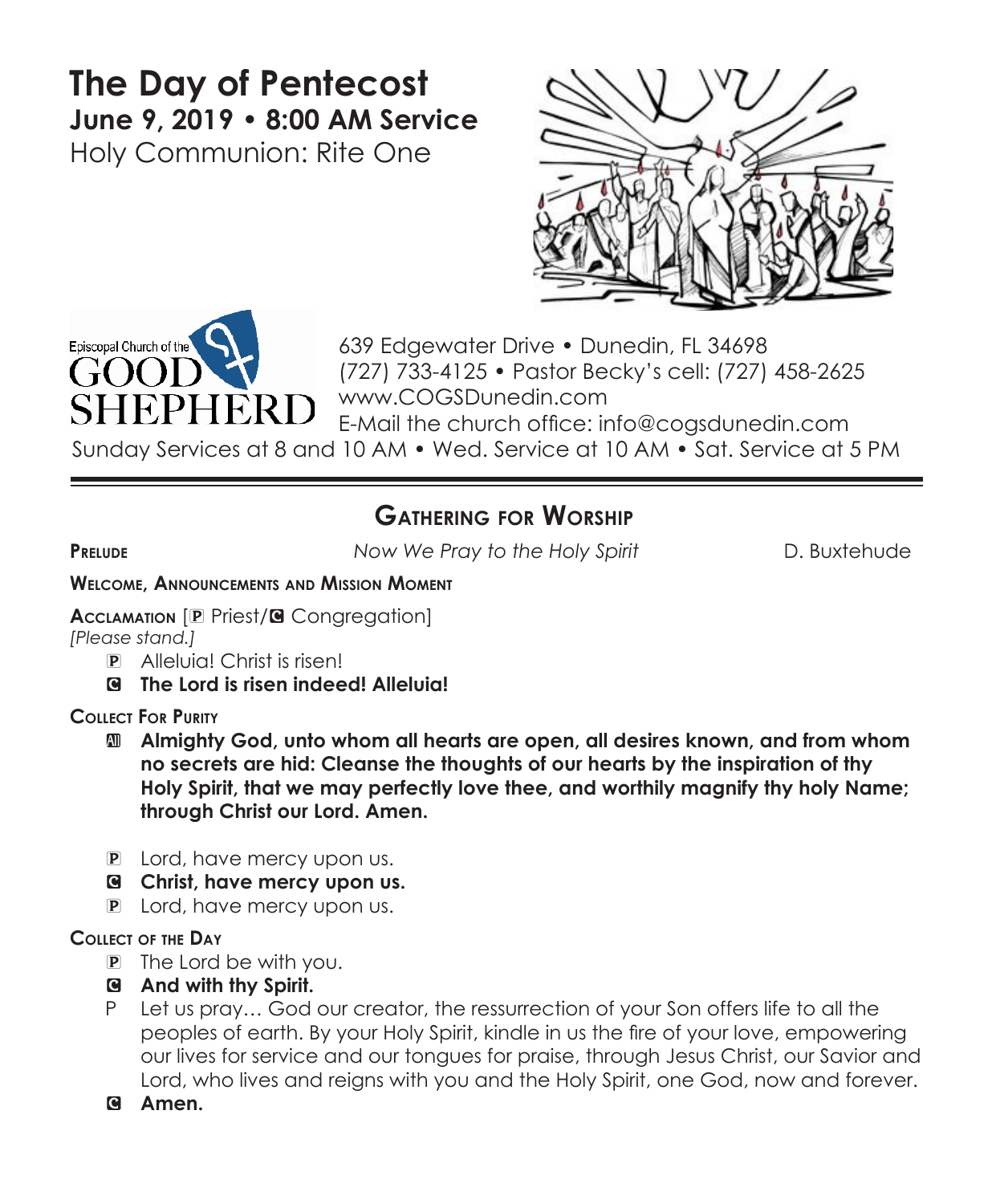# **Word of God**

**The Readings:** Genesis 11:1–9 • Psalm 104:25–35, 37 • Acts 2:1–21 • John 14:8–17, 25–27 *[Please be seated.]*

#### The First Reading

L *The First Reading is taken from Genesis, chapter 11…*

 All people on the earth had one language and the same words. When they traveled east, they found a valley in the land of Shinar and settled there. They said to each other, "Come, let's make bricks and bake them hard." They used bricks for stones and asphalt for mortar. They said, "Come, let's build for ourselves a city and a tower with its top in the sky, and let's make a name for ourselves so that we won't be dispersed over all the earth."

 Then the Lord came down to see the city and the tower that the humans built. And the Lord said, "There is now one people and they all have one language. This is what they have begun to do, and now all that they plan to do will be possible for them. Come, let's go down and mix up their language there so they won't understand each other's language." Then the Lord dispersed them from there over all of the earth, and they stopped building the city. Therefore, it is named Babel, because there the Lord mixed up the language of all the earth; and from there the Lord dispersed them over all the earth.

- L The Word of the Lord.
- C **Thanks be to God.**

The Psalm: [read responsively, L Lector/<sup>g</sup> congregation]

- L *We will read responsively Psalm 104…*
- L O Lord, how manifold are your works! in wisdom you have made them all; the earth is full of your creatures.
- C **Yonder is the great and wide sea with its living things too many to number, creatures both small and great.**
- L There move the ships, and there is that Leviathan, which you have made for the sport of it.
- C **All of them look to you to give them their food in due season.**
- L You give it to them; they gather it; you open your hand, and they are filled with good things.
- C **You hide your face, and they are terrified; you take away their breath, and they die and return to their dust.**
- L You send forth your Spirit, and they are created; and so you renew the face of the earth.
- C **May the glory of the Lord endure for ever; may the Lord rejoice in all his works.**
- L He looks at the earth and it trembles; he touches the mountains and they smoke.
- C **I will sing to the Lord as long as I live; I will praise my God while I have my being.**
- L May these words of mine please him; I will rejoice in the Lord.
- C **Bless the Lord, O my soul. Hallelujah!**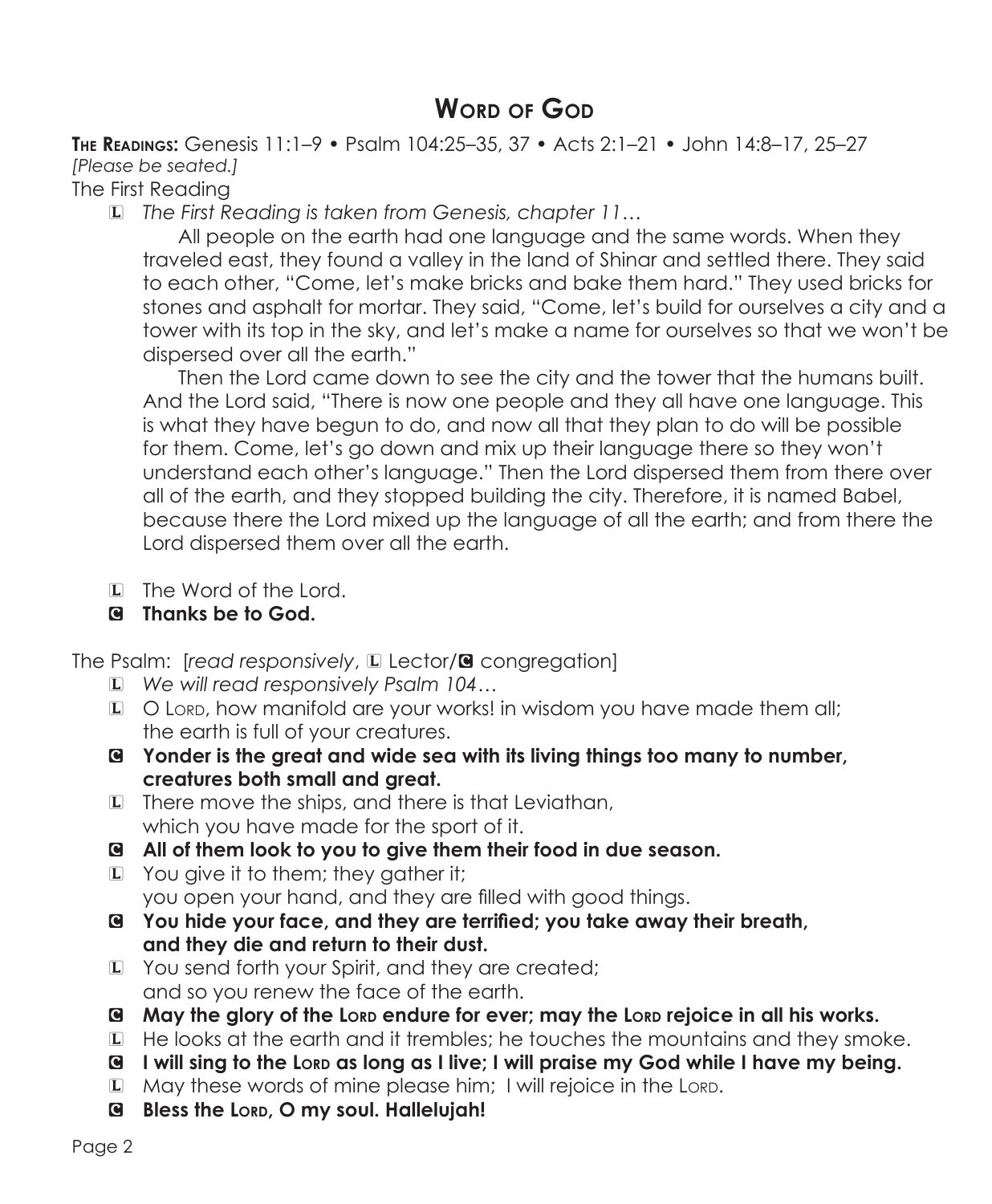The Second Reading:

L *The Second Reading is taken from Acts, chapter 2…*

 When Pentecost Day arrived, they were all together in one place. Suddenly a sound from heaven like the howling of a fierce wind filled the entire house where they were sitting. They saw what seemed to be individual flames of fire alighting on each one of them. They were all filled with the Holy Spirit and began to speak in other languages as the Spirit enabled them to speak.

 There were pious Jews from every nation under heaven living in Jerusalem. When they heard this sound, a crowd gathered. They were mystified because everyone heard them speaking in their native languages. They were surprised and amazed, saying, "Look, aren't all the people who are speaking Galileans, every one of them? How then can each of us hear them speaking in our native language? Parthians, Medes, and Elamites; as well as residents of Mesopotamia, Judea, and Cappadocia, Pontus and Asia, Phrygia and Pamphylia, Egypt and the regions of Libya bordering Cyrene; and visitors from Rome (both Jews and converts to Judaism), Cretans and Arabs—we hear them declaring the mighty works of God in our own languages!" They were all surprised and bewildered. Some asked each other, "What does this mean?" Others jeered at them, saying, "They're full of new wine!"

 Peter stood with the other eleven apostles. He raised his voice and declared, "Judeans and everyone living in Jerusalem! Know this! Listen carefully to my words! These people aren't drunk, as you suspect; after all, it's only nine o'clock in the morning! Rather, this is what was spoken through the prophet Joel:

In the last days, God says, I will pour out my Spirit on all people. Your sons and *daughters will prophesy. Your young will see visions. Your elders will dream dreams. Even upon my servants, men and women, I will pour out my Spirit in those days, and they will prophesy.*

 *I will cause wonders to occur in the heavens above and signs on the earth below, blood and fire and a cloud of smoke. The sun will be changed into darkness, and the moon will be changed into blood, before the great and spectacular day of the Lord comes. And everyone who calls on the name of the Lord will be saved.*

L The Word of the Lord.

C **Thanks be to God.**

The Gospel:

*[Please stand.]*

- D The Holy Gospel of our Lord Jesus Christ according to John.
- C **Glory be to thee, O Lord.**
- D Philip said, "Lord, show us the Father; that will be enough for us."

 Jesus replied, "Don't you know me, Philip, even after I have been with you all this time? Whoever has seen me has seen the Father. How can you say, 'Show us the Father'? Don't you believe that I am in the Father and the Father is in me? The words I have spoken to you I don't speak on my own. The Father who dwells in me does his works. Trust me when I say that I am in the Father and the Father is in me, or at least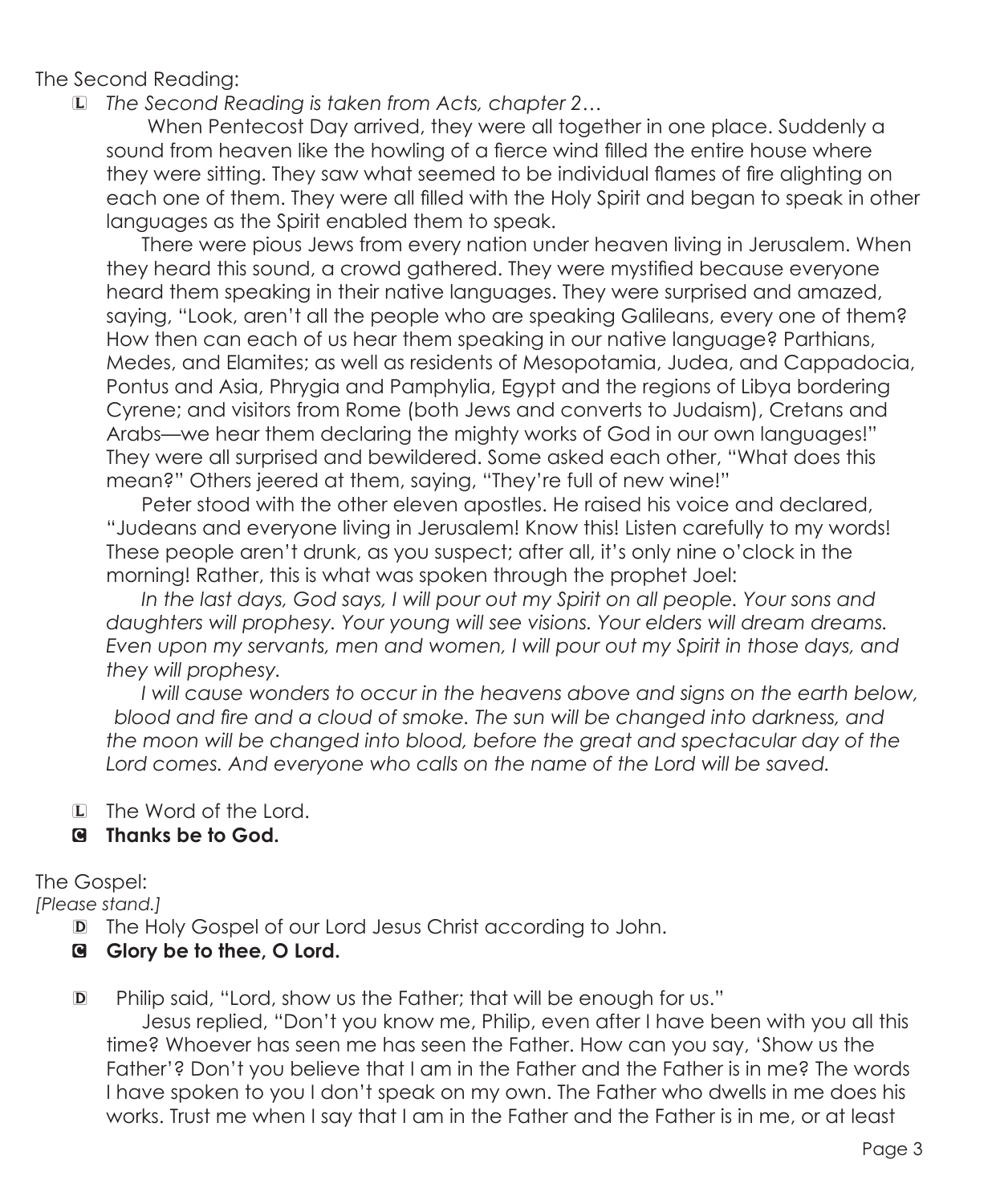believe on account of the works themselves. I assure you that whoever believes in me will do the works that I do. They will do even greater works than these because I am going to the Father. I will do whatever you ask for in my name, so that the Father can be glorified in the Son. When you ask me for anything in my name, I will do it.

 "If you love me, you will keep my commandments. I will ask the Father, and he will send another Companion, who will be with you forever. This Companion is the Spirit of Truth, whom the world can't receive because it neither sees him nor recognizes him. You know him, because he lives with you and will be with you."

- D The Gospel of the Lord.
- C **Praise be to thee, O Christ.**

**SERMON Anne Robbins** 

*[Please be seated.]*

## **Nicene Creed**

*[Please stand.]*

C **We believe in one God, the Father, the Almighty, maker of heaven and earth, of all that is, seen and unseen.** 

 **We believe in one Lord, Jesus Christ, the only Son of God, eternally begotten of the Father, God from God, Light from Light, true God from true God, begotten, not made, of one Being with the Father. Through him all things were made. For us and for our salvation he came down from heaven: by the power of the Holy Spirit he became incarnate from the Virgin Mary, and was made man. For our sake he was crucified under Pontius Pilate; he suffered death and was buried. On the third day he rose again in accordance with the Scriptures; he ascended into heaven and is seated at the right hand of the Father. He will come again in glory to judge the living and the dead, and his kingdom will have no end.**

 **We believe in the Holy Spirit, the Lord, the giver of life, who proceeds from the Father and the Son. With the Father and the Son he is worshiped and glorified. He has spoken through the Prophets. We believe in one holy catholic and apostolic Church. We acknowledge one baptism for the forgiveness of sins. We look for the resurrection of the dead, and the life of the world to come. Amen.**

## **Prayers of the People**

*[Sit, stand, or kneel, as you prefer.]*

- D Let us pray for the whole state of Christ's Church and the world.
- L Almighty and everliving God, who in thy holy Word hast taught us to make prayers, and supplications, and to give thanks for all humanity: Receive these our prayers which we offer unto thy divine Majesty, beseeching thee to inspire continually the Universal Church with the spirit of truth, unity, and concord; and grant that all those who do confess thy holy Name may agree in the truth of thy holy Word, and live in unity and godly love. Risen Lord,
- C **hear our prayer.**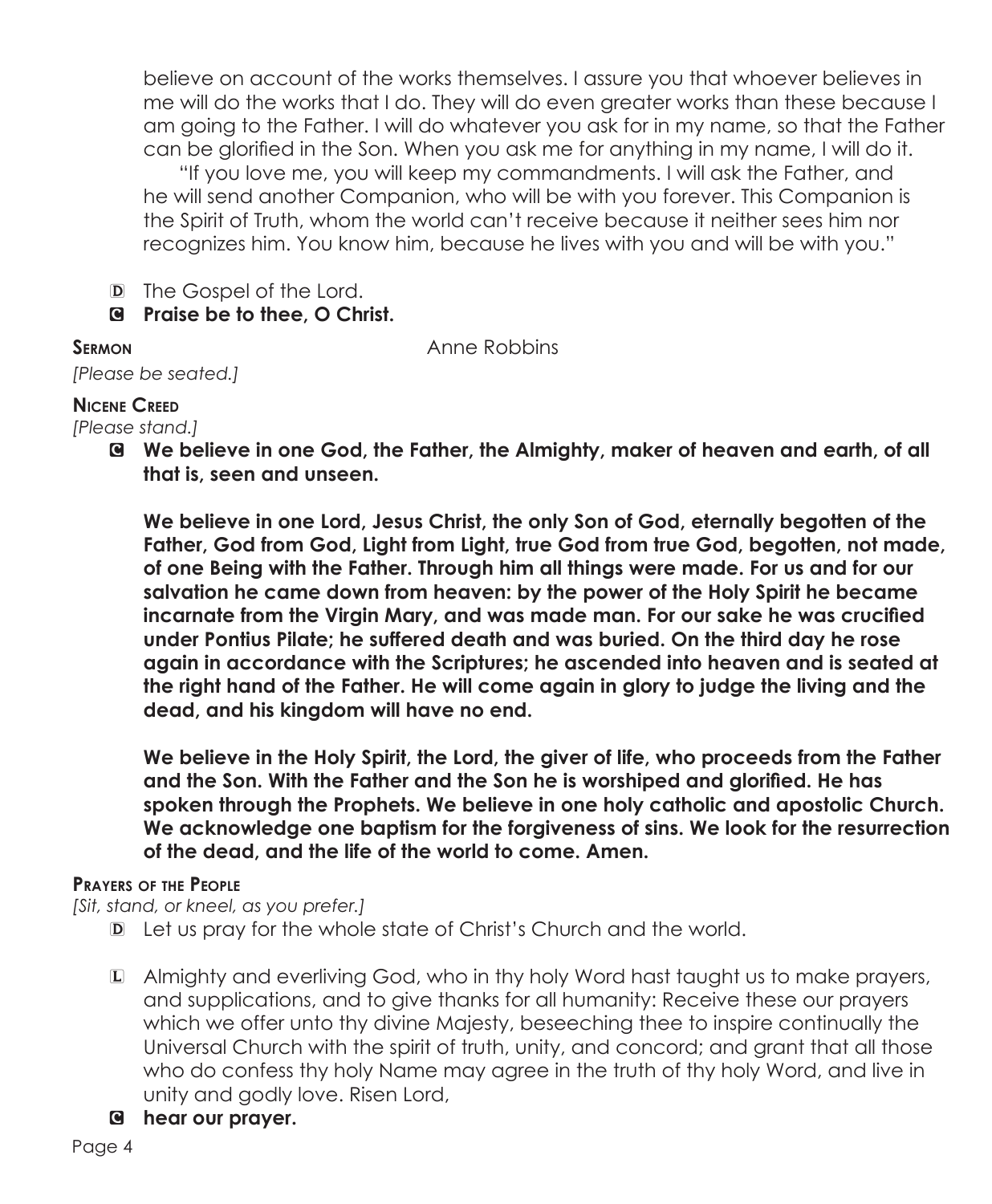L Give grace, O heavenly Father, to all bishops, especially to Michael, our Presiding Bishop; Dabney, our Bishop; Barry and Michael, our Assisting Bishops; Becky, our Rector; Cindy, our Deacon; Ann, our Priest Associate, Anne Robbins, our guest celebrant and preacher; to our companion diocese of the Dominican Republic; to these Episcopal Churches in our Diocese: St. Peter's Cathedral, St. Petersburg; St. Boniface, Sarasota; and All Angels By The Sea, Longboat Key; to the Clearwater Deanery Collaboration Partners; and to all priests, deacons, and the laity in their ministry; that they may, both by their life and doctrine, set forth thy true and lively Word, and rightly and duly administer thy holy Sacraments. Risen Lord,

## C **hear our prayer.**

L And to all thy people give thy heavenly grace, and especially to this congregation here present; that, with meek heart and due reverence, they may hear and receive thy holy Word, truly serving thee in holiness and righteousness all the days of their life. Risen Lord,

## C **hear our prayer.**

L We beseech thee also so to rule the hearts of those who bear the authority of government in this and every land, especially President Trump, that they may be led to wise decisions and right actions for the welfare and peace of the world. We pray that all God's children, especially those in the Middle East, might live in the hope of the world peace for which we are created. Risen Lord,

## C **hear our prayer.**

L And we most humbly beseech thee, of thy goodness, O Lord, to comfort and succor [*Add handwritten names from notebook*] and all those who, in this transitory life, are in trouble, sorrow, need, sickness, or any other adversity, especially those listed in the weekly news who have asked for our prayers. I now invite you to pray for others by name, aloud or in your hearts. [*Leave time…*] We pray in faith. Risen Lord,

#### C **hear our prayer.**

L Open, O Lord, the eyes of all people to behold thy gracious hand in all thy works, that, rejoicing in thy whole creation, they may honor thee with their substance, and be faithful stewards of thy bounty. We give thanks for the flowers given today and for all the blessings of this life, [*especially… read from notebook*]. Risen Lord,

## C **hear our prayer.**

L And we also bless thy holy Name for all thy servants departed this life in thy faith and fear, [*especially… add names from notebook*]. Please add names of those on your heart, silently or aloud. [*Leave time…*] We beseech thee to grant them continual growth in thy love and service; and to grant us grace so to follow the good examples of all thy saints, that with them we may be partakers of thy heavenly kingdom. Risen Lord,

## C **hear our prayer.**

- L Grant these our prayers, O Father, for Jesus Christ's sake, our only Mediator and Advocate.
- C **Amen.**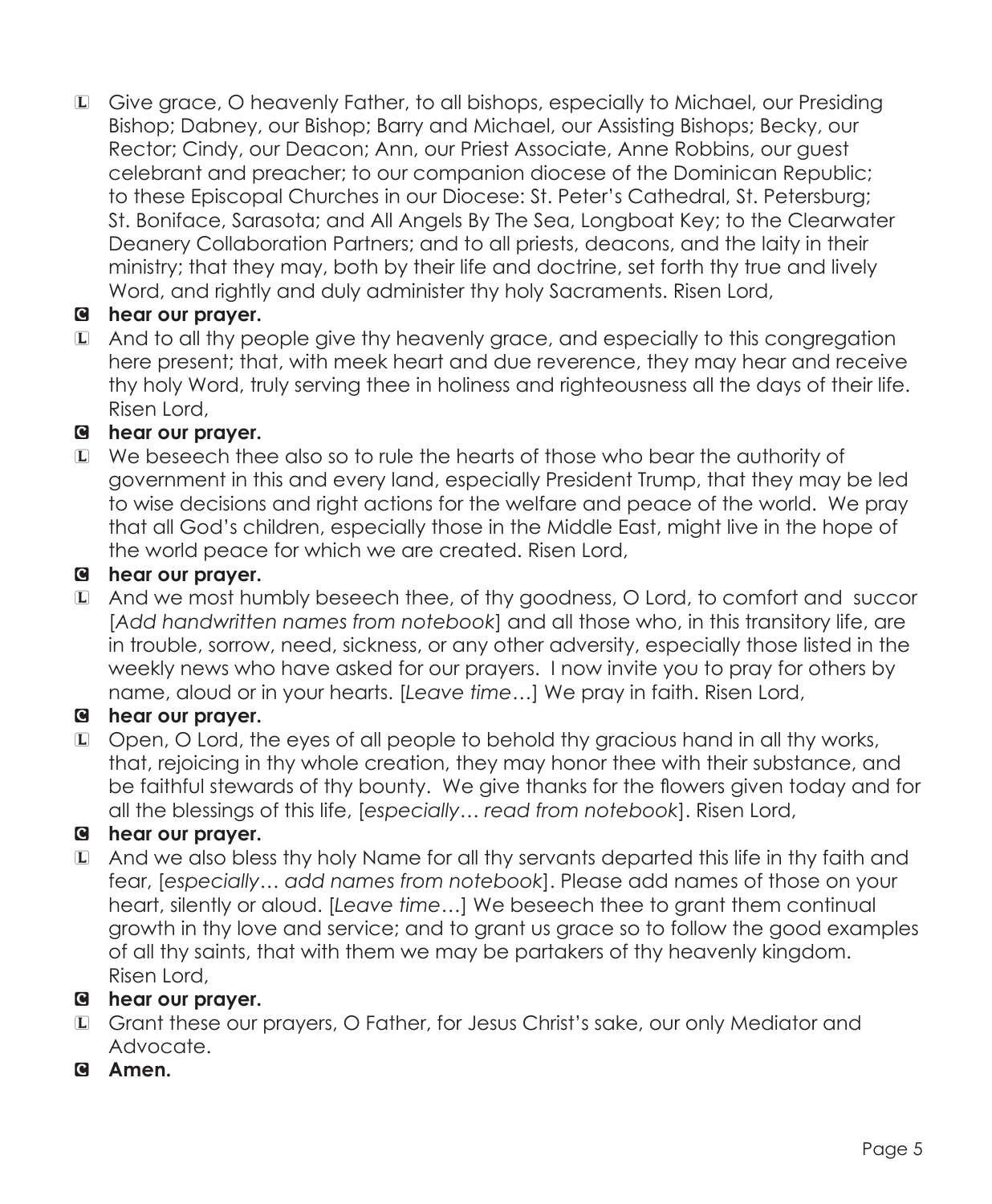# **The Peace**

*[Please stand.]*

- P The peace of the Lord be always with you.
- C **And with thy spirit.**

# **The Holy Communion**

# **Offertory Sentence**

D Thine, O Lord, is the greatness, and the power, and the glory, and the victory, and the majesty. For all that is in the heaven and in the earth is thine. Thine is the kingdom, O Lord, and thou art exalted as head above all. Bring your tithes, gifts and offerings with a gladsome heart.

# **Offertory**

# **Presentation of the Offerings**

*[Please stand when the offerings of bread, wine, and money are presented by the Deacon.]*

D As we receive these gifts, we acknowledge:

# C **All things come from thee, O Lord and of thine own have we given thee.**

**THE GREAT THANKSGIVING: EUCharistic Prayer II** 

- P The Lord be with you.
- C **And with thy spirit.**
- P Lift up your hearts.
- C **We lift them up unto the Lord.**
- P Let us give thanks unto our Lord God.
- C **It is meet and right so to do.**
- P It is very meet, right, and our bounden duty, that we should at all times, and in all places, give thanks unto thee, O Lord, holy Father, almighty, everlasting God, through Jesus Christ our Lord; according to whose true promise the Holy Ghost came down on this day from heaven, lighting upon the disciples, to teach them and to lead them into all truth; uniting peoples of many tongues in the confession of one faith, and giving to thy Church the power to serve thee as a royal priesthood, and to preach the gospel to all nations. Therefore with Angels and Archangels, and with all the company of heaven, we laud and magnify thy glorious Name; evermore praising thee, and saying,
- C **Holy, holy, holy, Lord God of Hosts: Heaven and earth are full of thy glory. Glory be to thee, O Lord Most High. Blessed is he that cometh in the name of the Lord. Hosanna in the highest.**

*[Please kneel or stand, as you choose.]*

P All glory be to thee, O Lord our God, for that thou didst create heaven and earth, and didst make us in thine own image; and, of thy tender mercy, didst give thine only Son Jesus Christ to take our nature upon him, and to suffer death upon the cross for our redemption. He made there a full and perfect sacrifice for the whole world; and did institute, and in his holy Gospel command us to continue, a perpetual memory of that his precious death and sacrifice, until his coming again.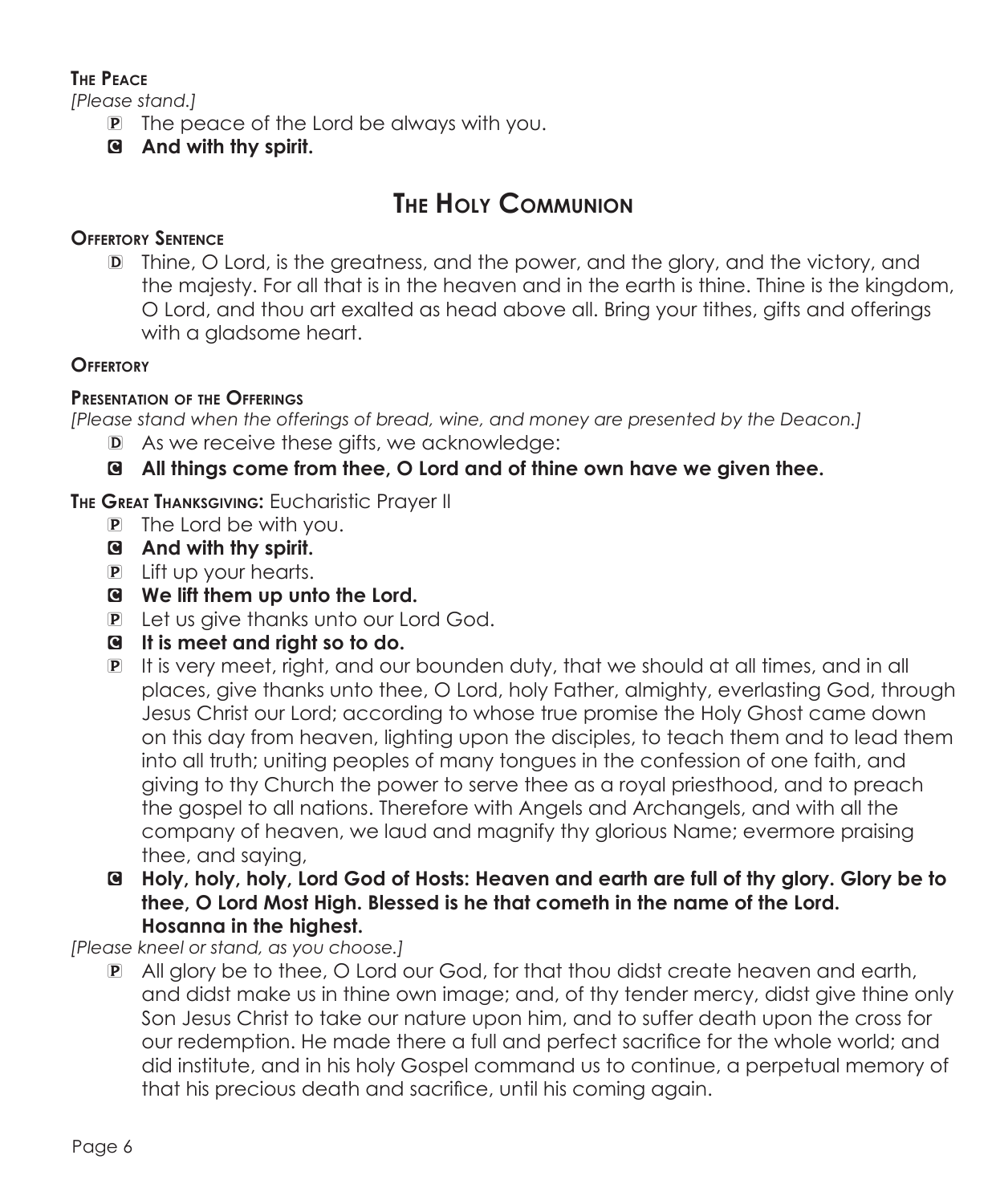For in the night in which he was betrayed, he took bread; and when he had given thanks to thee, he broke it, and gave it to his disciples, saying, "Take, eat, this is my Body, which is given for you. Do this in remembrance of me."

 Likewise, after supper, he took the cup; and when he had given thanks, he gave it to them, saying, "Drink this, all of you; for this is my Blood of the New Covenant, which is shed for you, and for many, for the remission of sins. Do this, as oft as ye shall drink it, in remembrance of me."

Wherefore, O Lord and heavenly Father, we thy people do celebrate and make, with these thy holy gifts which we now offer unto thee, the memorial thy Son hath commanded us to make; having in remembrance his blessed passion and precious death, his mighty resurrection and glorious ascension; and looking for his coming again with power and great glory. And we most humbly beseech thee, O merciful Father, to hear us, and, with thy Word and Holy Spirit, to bless and sanctify these gifts of bread and wine, that they may be unto us the Body and Blood of thy dearlybeloved Son Jesus Christ.

- C **And we earnestly desire thy fatherly goodness to accept this our sacrifice of praise and thanksgiving, whereby we offer and present unto thee, O Lord, our selves, our souls and bodies. Grant, we beseech thee, that all who partake of this Holy Communion may worthily receive the most precious Body and Blood of thy Son Jesus Christ, and be filled with thy grace and heavenly benediction; and also that we and all thy whole Church may be made one body with him, that he may dwell in us, and we in him; through the same Jesus Christ our Lord;**
- P By whom, and with whom, and in whom, in the unity of the Holy Ghost all honor and glory be unto thee, O Father Almighty, world without end.

# C **AMEN.**

# **The Lord's Prayer**

- P And now, as our Savior Christ hath taught us, we are bold to say,
- C **Our Father, who art in heaven, hallowed be thy Name, thy kingdom come, thy will be done, on earth as it is in heaven. Give us this day our daily bread. And forgive us our trespasses, as we forgive those who trespass against us. And lead us not into temptation, but deliver us from evil. For thine is the kingdom, and the power, and the glory, for ever and ever. Amen.**

## **Breaking of the Bread**

- P Alleluia. God of promise, you have prepared a banquet for us.
- C **We come with joy to the Supper of the Lamb of God. Alleluia.**
- P The Gifts of God for the People of God. Take them in remembrance that Christ died for you, and feed on him in your hearts by faith, with thanksgiving.